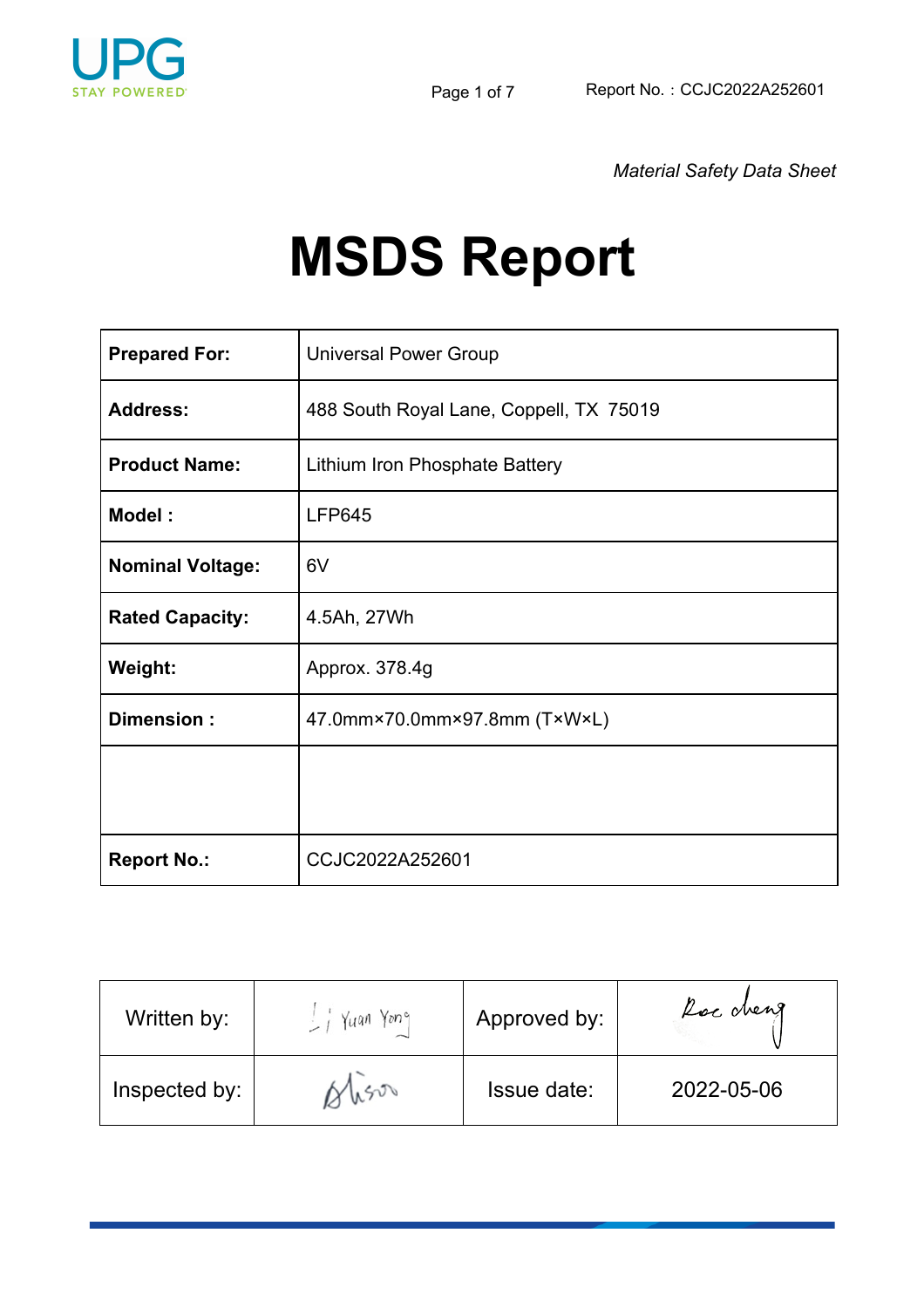

# **Material Safety Data Sheet**

#### Section 1 - Chemical Product

| <b>Product Name:</b>  | Lithium Iron Phosphate Battery |
|-----------------------|--------------------------------|
| <b>Product Model:</b> | LFP645                         |

#### Section 2 - Hazards Identification

| Classification of<br>Danger            | See section 14.                                                                                                                                                                                                                                                                                                                                                                                                                                  |
|----------------------------------------|--------------------------------------------------------------------------------------------------------------------------------------------------------------------------------------------------------------------------------------------------------------------------------------------------------------------------------------------------------------------------------------------------------------------------------------------------|
| <b>Primary Route(s)</b><br>of Exposure | Eye, skin contact, ingestion.                                                                                                                                                                                                                                                                                                                                                                                                                    |
| <b>Health Hazard</b>                   | The batteries are not hazardous when used according to the instructions of<br>manufacturer under normal conditions. In case of abuse, there's risk of<br>rupture, fire, heat, leakage of internal components, with could cause casualty<br>loss. Abuses include but not limited to the following cases: charged for long<br>time, short circuited, put into fire, whacked with hard object, punctured with<br>acute object, crushed, and broken. |

## Section 3 – Composition/Information on Ingredients

| <b>Chemical Composition</b>     | CAS No.    | <b>Concentration or</b><br>concentration ranges (%) |
|---------------------------------|------------|-----------------------------------------------------|
| Lithium Iron Phosphate(LiFePO4) | 15365-14-7 | 16-20                                               |
| Copper (Cu)                     | 7440-50-8  | $6.5 - 10$                                          |
| Iron(Fe)                        | 7439-89-6  | $14.5 - 20$                                         |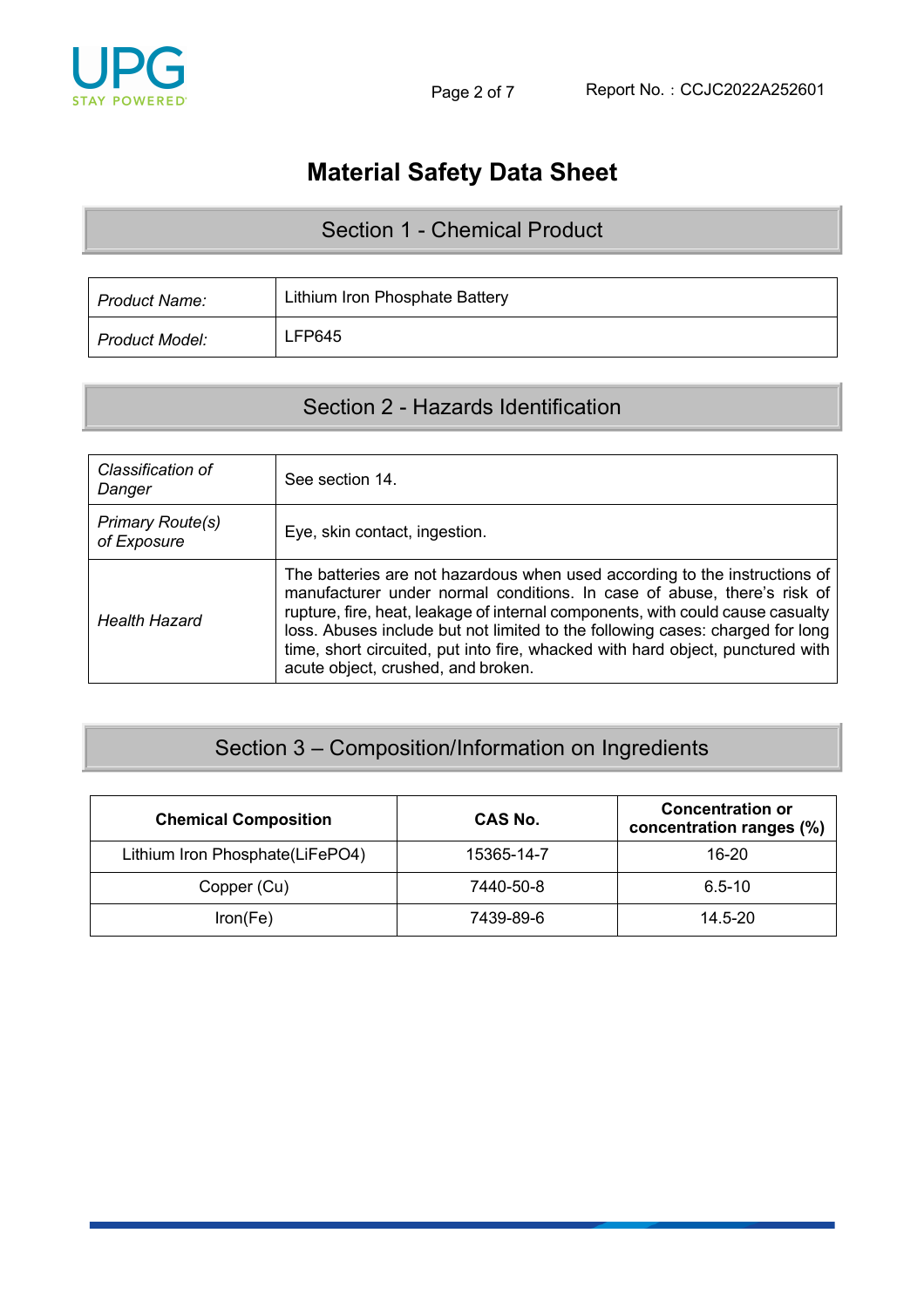

| Graphite                                   | 7782-42-5  | $5-8$     |
|--------------------------------------------|------------|-----------|
| Aluminium(Al)                              | 7429-90-5  | $3 - 5.5$ |
| Polyethylene                               | 9002-88-4  | 2.0       |
| Carbon black                               | 1333-86-4  | $5 - 10$  |
| Phosphate(1-), hexafluoro, lithium (LiPF6) | 21324-40-3 | $10 - 15$ |
| ABS(C15H17N)                               | 9003-56-9  | $14 - 15$ |
| Tin                                        | 7440-31-5  | $2 - 5$   |
| Other                                      | N/A        | $5 - 10$  |

Labeling according to EC directives.

No symbol and risk phrase are required.

Note: CAS number is Chemical Abstract Service Registry Number. N/A=Not apply.

#### Section 4 - First Aid Measures

| Eye         | Flush eyes with plenty of water for at least 15 minutes, occasionally<br>lifting the upper and lower eyelids. Get medical aid. |
|-------------|--------------------------------------------------------------------------------------------------------------------------------|
| <b>Skin</b> | Remove contaminated clothes and rinse skin with plenty of water or<br>shower for 15 minutes. Get medical aid.                  |
| Inhalation  | Remove from exposure and move to fresh air immediately. Use<br>oxygen if available.                                            |
| Ingestion   | Give at least 2 glasses of milk or water. Induce vomiting unless<br>patient is unconscious. Call a physician.                  |

### Section 5 - Fire Fighting Measures

| <b>Characteristics of Hazard</b>                             | Dusts at sufficient concentrations can form explosive mixtures with air.<br>Combustion generates toxic fumes.                |
|--------------------------------------------------------------|------------------------------------------------------------------------------------------------------------------------------|
| <b>Hazardous Combustion</b><br><b>Products</b>               | Carbon dioxide.                                                                                                              |
| <b>Fire-extinguishing Methods</b><br>and Extinguishing Media | For small fires, use water spray, dry chemical, carbon dioxide or<br>chemical foam.                                          |
| Attention in Fire-extinguishing                              | Wear self-contained breathing apparatus in pressure-demand,<br>MSHA/NIOSH (approved or equivalent) and full protective gear. |

#### Section 6 - Accidental Release Measures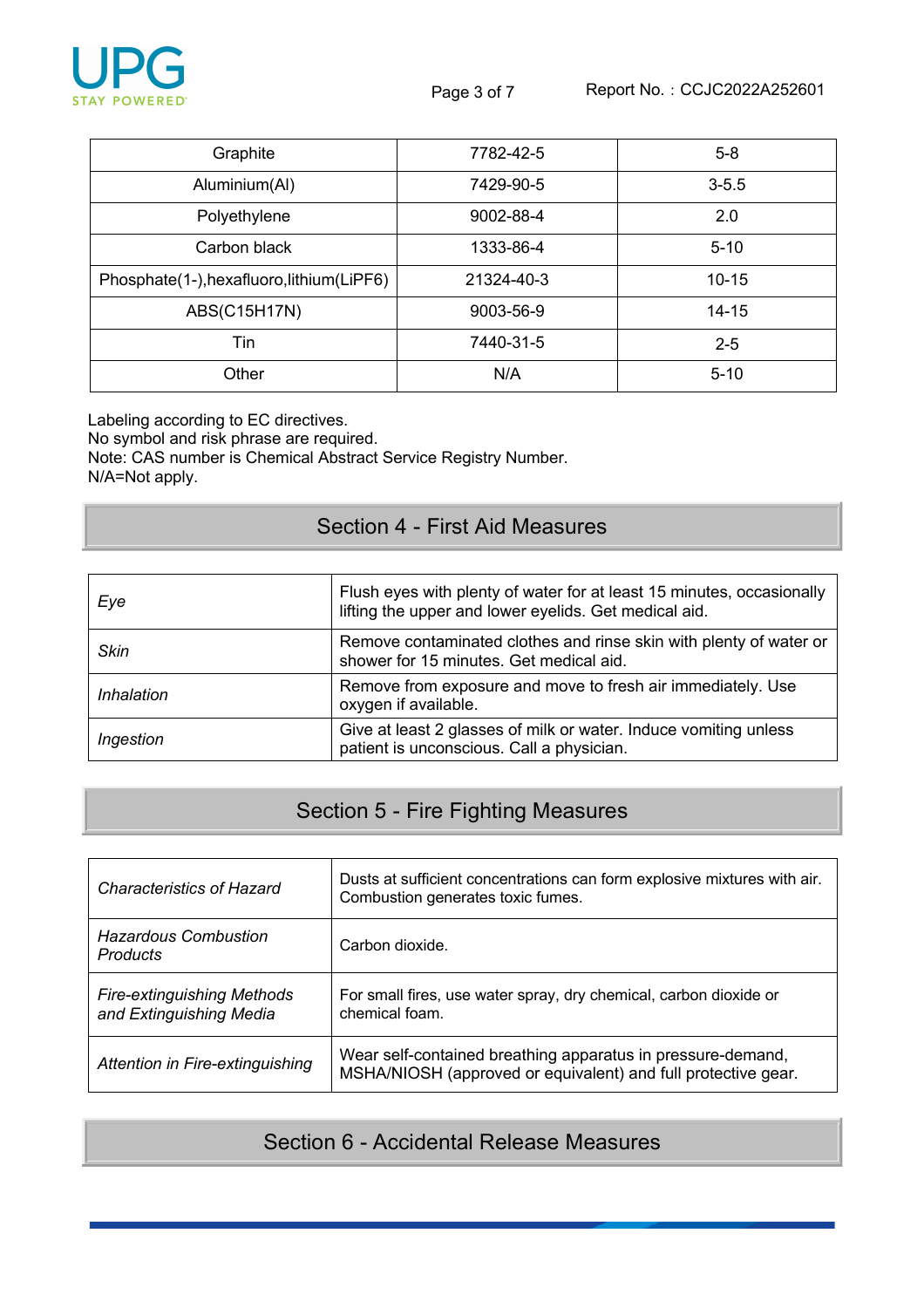

| Personal Precautions.<br>protective equipment, and<br>emergency procedures | In case of rupture. Attention! Corrosive material. Avoid contact with<br>skin, eyes and clothing. Ensure adequate ventilation. Use personal<br>protective equipment as required. Evacuate personnel to safe areas.<br>Keep people away from and upwind of spill/leak. Refer to<br>protective measures listed in Sections 7 and 8.            |
|----------------------------------------------------------------------------|----------------------------------------------------------------------------------------------------------------------------------------------------------------------------------------------------------------------------------------------------------------------------------------------------------------------------------------------|
| <b>Environmental Precautions</b>                                           | Prevent product from contaminating soil and from entering sewers<br>or waterways.                                                                                                                                                                                                                                                            |
| Methods and materials for<br>Containment                                   | Stop the leak if safe to do so. Contain the spilled liquid with dry<br>sand or earth. Clean up spills immediately.                                                                                                                                                                                                                           |
| Methods and materials for<br>cleaning up                                   | Absorb spilled material with an inert absorbent (dry sand or earth).<br>Scoop contaminated absorbent into an acceptable waste container.<br>Collect all contaminated absorbent and dispose of according to<br>directions in Section 13. Scrub the area with detergent and water;<br>collect all contaminated wash water for proper disposal. |

## Section 7 - Handling and Storage

| <b>Handling</b>          | In case of rupture. Handle in accordance with good industrial hygiene and<br>safety practice. Avoid contact with skin, eyes or clothing. Use personal<br>protection equipment. |
|--------------------------|--------------------------------------------------------------------------------------------------------------------------------------------------------------------------------|
| Storage                  | Store in a cool, dry, well-ventilated area away from incompatible<br>substances. Store locked up. Keep out of the reach of children.                                           |
| <b>Other Precautions</b> | The battery may explode or cause burns, if disassembled, crushed or<br>exposed to fire or high temperatures. Do not short or install with incorrect<br>polarity.               |

## Section 8 - Exposure Controls/Personal Protection

| <b>Engineering Controls</b>             | Use adequate ventilation to keep airborne concentrations low. If used<br>under conditions that generate particulates, the ACGIH TLV-TWA of<br>3mg/m <sup>3</sup> respirable fraction (10mg/m <sup>3</sup> total) should be observed.                                                                                                                                                                                                                                                                      |
|-----------------------------------------|-----------------------------------------------------------------------------------------------------------------------------------------------------------------------------------------------------------------------------------------------------------------------------------------------------------------------------------------------------------------------------------------------------------------------------------------------------------------------------------------------------------|
| <b>Personal Protective</b><br>Equipment | Eye and Face Protection: None required for consumer use. If there is a risk<br>of contact: Tight sealing safety goggles. Face protection shield. Skin and<br>Body Protection: None required for consumer use. If there is a risk of<br>contact: Wear protective gloves and protective clothing. Respiratory<br>Protection: No protective equipment is needed under normal use<br>conditions. If exposure limits are exceeded or irritation is experienced,<br>ventilation and evacuation may be required. |

## Section 9 - Physical and Chemical Properties

| <b>Physical State</b> | Appearance: Prismatic  |
|-----------------------|------------------------|
|                       | Color: White and Green |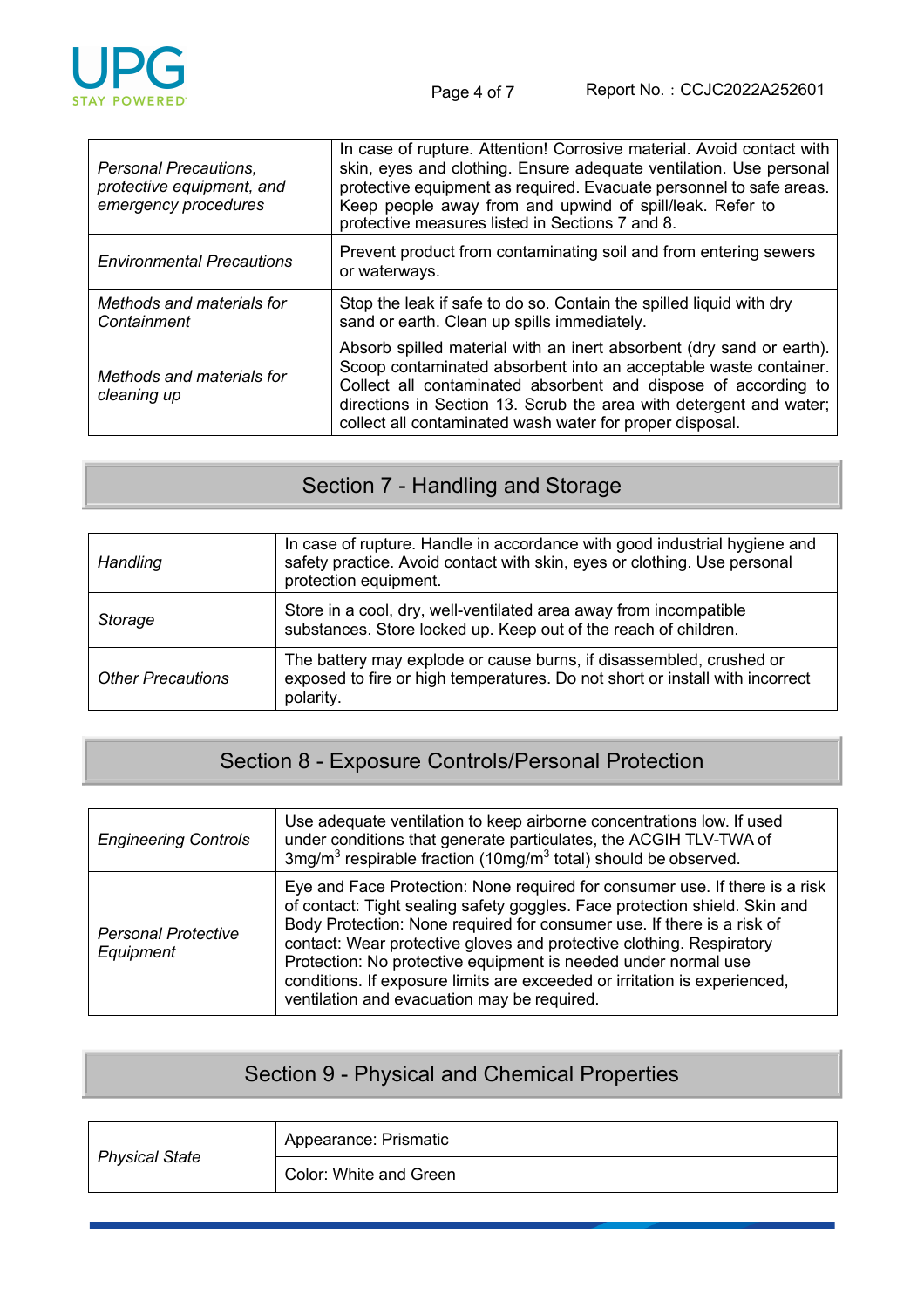

|                     | Odour: If leaking, smells of medical ether.          |  |
|---------------------|------------------------------------------------------|--|
| Change in condition |                                                      |  |
| pH                  | Not applicable as supplied.                          |  |
| <b>Flash Point</b>  | Not applicable unless individual components exposed. |  |
| Flammability        | Not applicable unless individual components exposed. |  |
| Relative density:   | Not applicable unless individual components exposed. |  |
| Solubility (water)  | Not applicable unless individual components exposed. |  |
| Solubility (other)  | Not applicable unless individual components exposed. |  |

## Section 10 - Stability and Reactivity

| <b>Chemical Stability</b>               | Stable.                                                                   |
|-----------------------------------------|---------------------------------------------------------------------------|
| Possibility of Hazardous Reactions      | No data available.                                                        |
| <b>Conditions to Avoid</b>              | Flames, sparks, and other sources of ignition,<br>incompatible materials. |
| Incompatible materials                  | Oxidizing agents, acid, base.                                             |
| <b>Hazardous Decomposition Products</b> | Carbon monoxide, carbon dioxide, lithium oxide fumes.                     |

# Section 11 - Toxicological Information

| Irritation                                   | In the event of exposure to internal contents, vapour<br>fumes may be very irritating to the eyes and skin. |
|----------------------------------------------|-------------------------------------------------------------------------------------------------------------|
| Sensitization                                | Not Available.                                                                                              |
| <b>Reproductive Toxicity</b>                 | Not Available.                                                                                              |
| <b>Toxicologically Synergistic Materials</b> | Not Available.                                                                                              |

### Section 12 - Ecological Information

| General note:                                                                                             | Do not allow undiluted product or large quantities of it<br>to reach ground water, water course or sewage system. |
|-----------------------------------------------------------------------------------------------------------|-------------------------------------------------------------------------------------------------------------------|
| Anticipated behavior of a chemical product<br>in environment/possible environmental<br>impact/ecotoxicity | Not Available.                                                                                                    |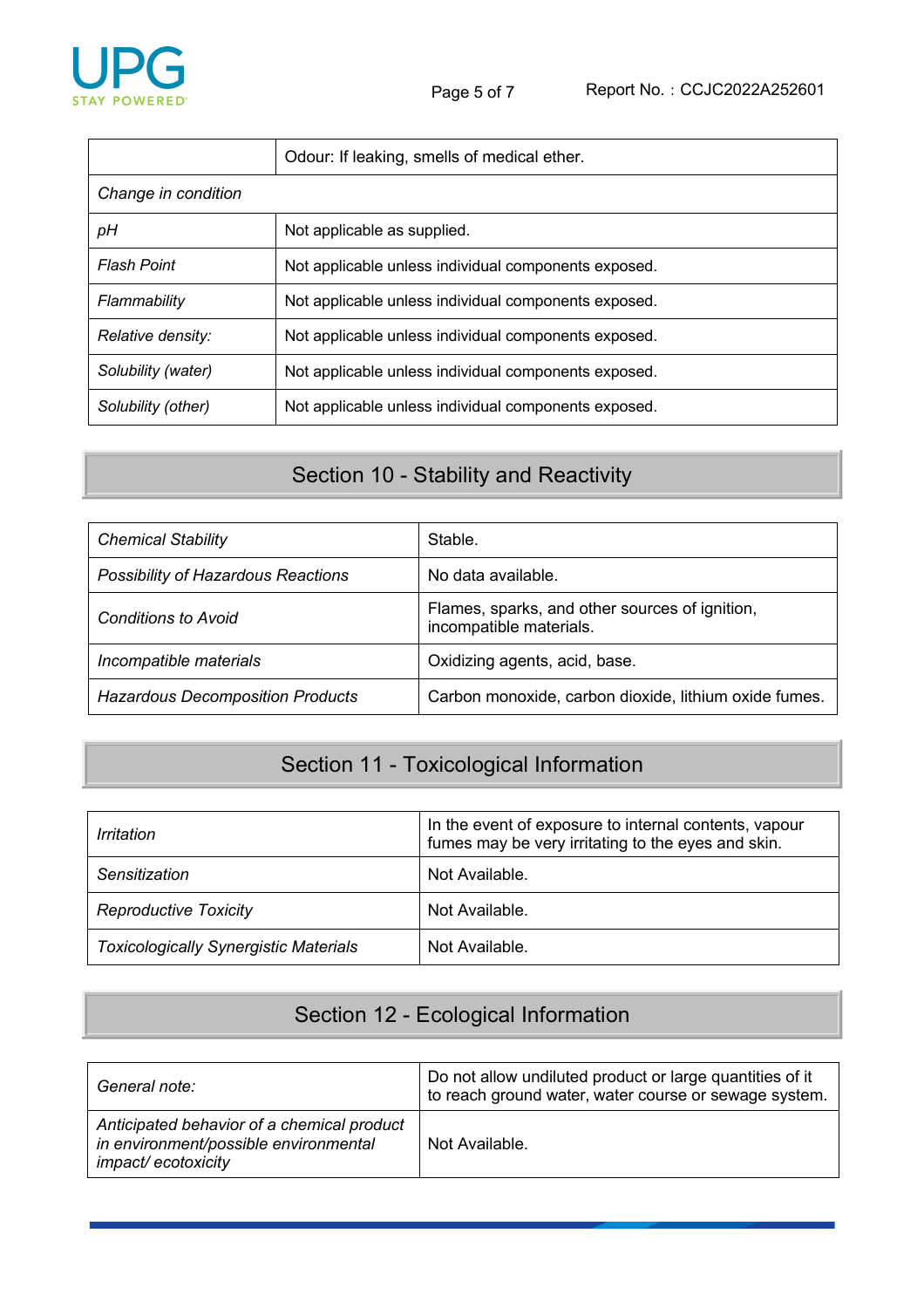#### Section 13 - Disposal Considerations

| Waste Treatment                      | Recycle or dispose of in accordance with government, state & local<br>regulations.                                                                                                                                  |
|--------------------------------------|---------------------------------------------------------------------------------------------------------------------------------------------------------------------------------------------------------------------|
| <b>Attention for Waste Treatment</b> | Deserted batteries couldn't be treated as ordinary<br>trash. Couldn't be thrown into fire or placed in high<br>temperature. Couldn't be dissected, pierced, crushed<br>or treated similarly. Best way is recycling. |

#### Section 14 - Transport Information

| UN number                                                                                                                                                                                 | <b>UN3480 or UN3481</b>                                                                                                                                                                                                                                                                                                   |  |  |
|-------------------------------------------------------------------------------------------------------------------------------------------------------------------------------------------|---------------------------------------------------------------------------------------------------------------------------------------------------------------------------------------------------------------------------------------------------------------------------------------------------------------------------|--|--|
| Proper shipping name                                                                                                                                                                      | Lithium ion batteries (including lithium ion polymer batteries) or<br>Lithium ion batteries packed with equipment (including lithium ion<br>polymer batteries) or<br>Lithium ion batteries contained in equipment (including lithium ion<br>polymer batteries)                                                            |  |  |
| Class or division                                                                                                                                                                         | 9                                                                                                                                                                                                                                                                                                                         |  |  |
| Marine pollutant (Yes/No)                                                                                                                                                                 | <b>No</b>                                                                                                                                                                                                                                                                                                                 |  |  |
| Packing group                                                                                                                                                                             | N/A                                                                                                                                                                                                                                                                                                                       |  |  |
| Special precautions which a user needs to be aware of, or needs to comply with, in connection with<br>transport or conveyance either within or outside their premises                     |                                                                                                                                                                                                                                                                                                                           |  |  |
| ICAO / IATA:                                                                                                                                                                              | Can be shipped by air in accordance with International Civil Aviation<br>Organization (ICAO), TI or International Air Transport Association<br>(IATA), DGR Packing Instructions (PI) 965 Section IB, or (PI) 966<br>Section II, or (PI) 967 Section II appropriate of IATA DGR 63rd (2022<br>Edition) for transportation. |  |  |
| <b>IMDG CODE:</b>                                                                                                                                                                         | The batteries are not restricted to IMDG Code 2020 Edition<br>(Amdt40-20) according to special provision 188.                                                                                                                                                                                                             |  |  |
| In addition, to be permitted in transport each lithium cell and battery types must have passed the<br>applicable tests set out in Subsection 38.3 of the UN Manual of Tests and Criteria. |                                                                                                                                                                                                                                                                                                                           |  |  |

#### Section 15 - Regulatory Information

- a) Dangerous Goods Regulations
- b) Recommendations on the Transport of Dangerous Goods-Model Regulations
- c) Recommendations on the Transport of Dangerous Goods-Manual of Tests and Criteria
- d) International Air Transport Association(IATA)
- e) International Maritime Dangerous Goods (IMDG)
- f) Technical Instructions for the Safe Transport of Dangerous Goods
- g) Classification and code of dangerous goods (GB 6944-2012)
- h) 2012 OSHA Hazard Communication Standard (29 CFR 1910.1200)